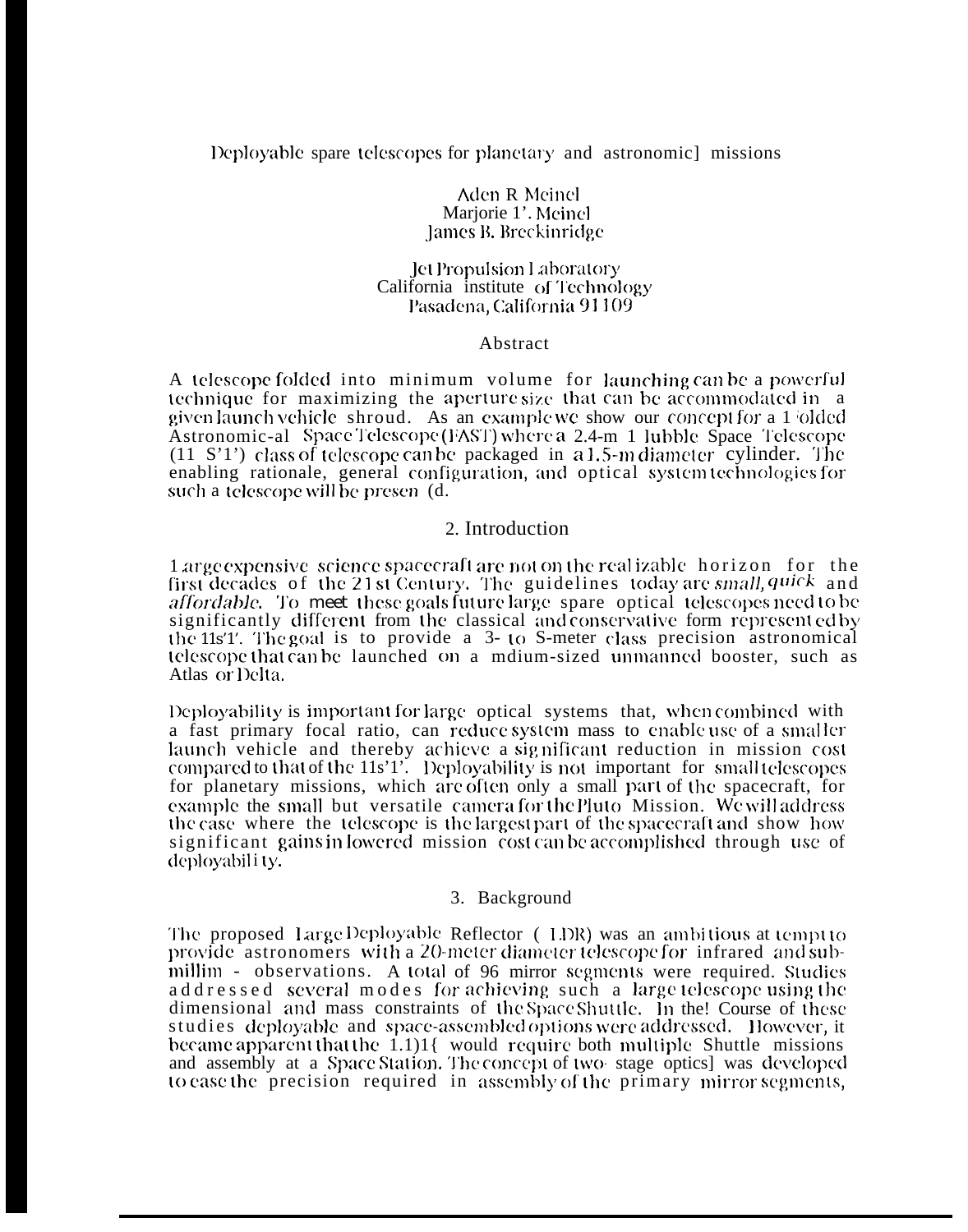the final phasing being done at a <sup>1</sup> -meter diameter scgmcmtcd mirror located at an exit pupil. The estimated costs for the several scenarios showed that such an extremely large telescope as the LDR was unaffordable.

## 4. Philosophy

The philosophical approach to a Folded Astronomical Space Telescope (FAST) is to reduce the cost to a point so that replacement rather than in-orbit refurbishment would be the most cost effective option. This would provide more missions, economics of a sustained production line, and modular construction. More important, each telescope would be optimized for a particular set of science objectives. The goal would be to provide the resolution and light grasp required for post-11S'1' astronomy.

'1'() meet the new guidelines of *small, quick* and *affordable* we thus propose the concept of a minimally deployable primal)' mirror that is folded for launch into a compact package. This could provide the means to reach the goal of an 1 iS'1'-class telescope at an acceptably low cosl. Coupled with this configuration would be a very fast primary focal ratio such that the deployed telescope would still be very compact and have a minimum moment of inertia.

### 5. Cost leverage

In order to see how costs can be lowered to where telescopes larger the  $11S'1'$ can be achieved within the constraints of fiscal reality we need to examine how the mission cost arises. There are five principal cost elements with fract i 011S as follows:

| <b>Telescope</b>               | 10%  |
|--------------------------------|------|
| 1 ocalplane instrumentation    | 10%  |
| Balance of spacecraft          | 20%  |
| Booster (STS or major booster) | -30% |
| Non-hardware program costs     | 30%  |

The fast focal ratio and folded launch configuration would have leverage on costs through a smaller telescope structure and mass. The added complexity of the deployable aspects of the mirror and light shield probably would raise costs and offset gains from the smaller size of the telescope structure. The smaller mass combined with smaller dimensions would mean a smaller moment of inertia, which would lead to a smaller power requirement for control of the spacecraft. Most important the compactness and small mass of the payload wouldlead to a smaller booster. This possibility is show in Fig. 1 where the size of a 3-meter deployable telescope is shown relative to the  $1 \overline{\text{S}T}$ . Altogether these several factors would provide leverage on  $6(N6)$  of the total mission cost.

Selective, optimized science would have leverage on only 10% of the mission cost. A compacl set of instrummts is csscntiai to keeping the total siw of the spacecraft minimized.

Streamlined decision, contracting and review processes one could yield a shorter time to launch and leverage on 30% of the mission cost.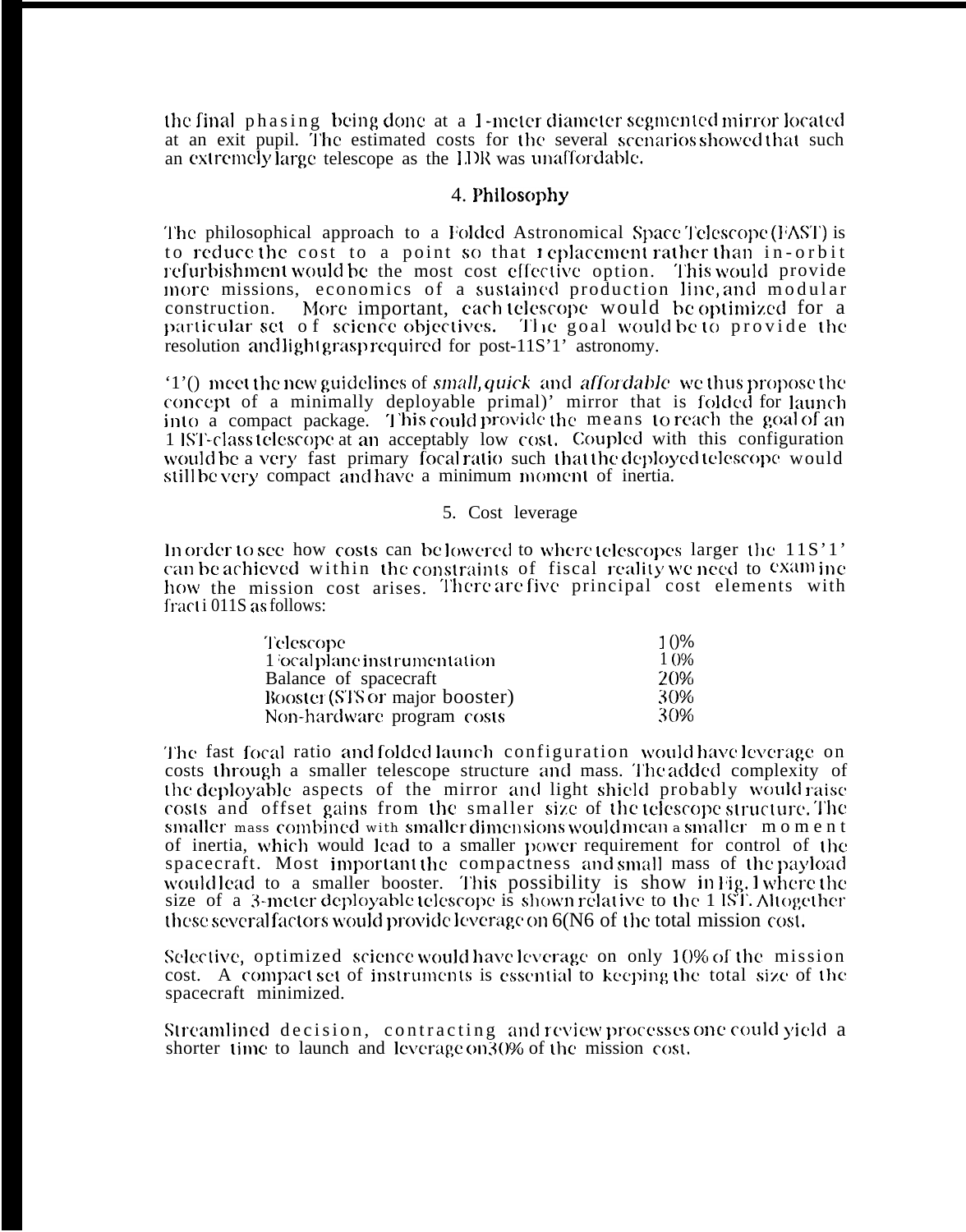

Fig. 1. Comparison of the folded size of a 3-m deployable telescope with the size of the 2.4-m Hubble Space Telescope, showing the relatively small size of the booster shroud required for the former.

### 6. Deploy able optics

There are several ways in which deployability can achieve cost reductions:

1. Shortened overall length through use of fast focal ratios,

2. A segmented primary minor folded to minimize package diameter,

3. lightest possible mass per square meter for the primary mirror segments, with wavefront upgrading within the ensuing optical train to correct mirror deficiencies.

Fast focal ratios, for example F/0.8 and even faster, are now possible at acceptable cost through the use of advanced optical polishing and testing techniques. These techniques include computer-controlled polishing laps (Roger Angel), stressed mirrorpolishing (Jerry Nelson), with final touch-up to required tolerances by ion polishing (Kodak), and ion-assisted polishing  $(1 \text{ lughesDanbury})$ . The compact length of a telescope using an  $1/1$  mirror is shown in side view in Fig. 2.

A front view of FAST in Fig. 3 shows the telescope both as folded and as deployed. Our conceptual design folds eight equally-shaped mirror segments into two rings, four in each ring, as shown in Fig. 4. The deployed primary mirror has small gaps around the periphery to maximize both light-gat hering power and the modulation transfer function.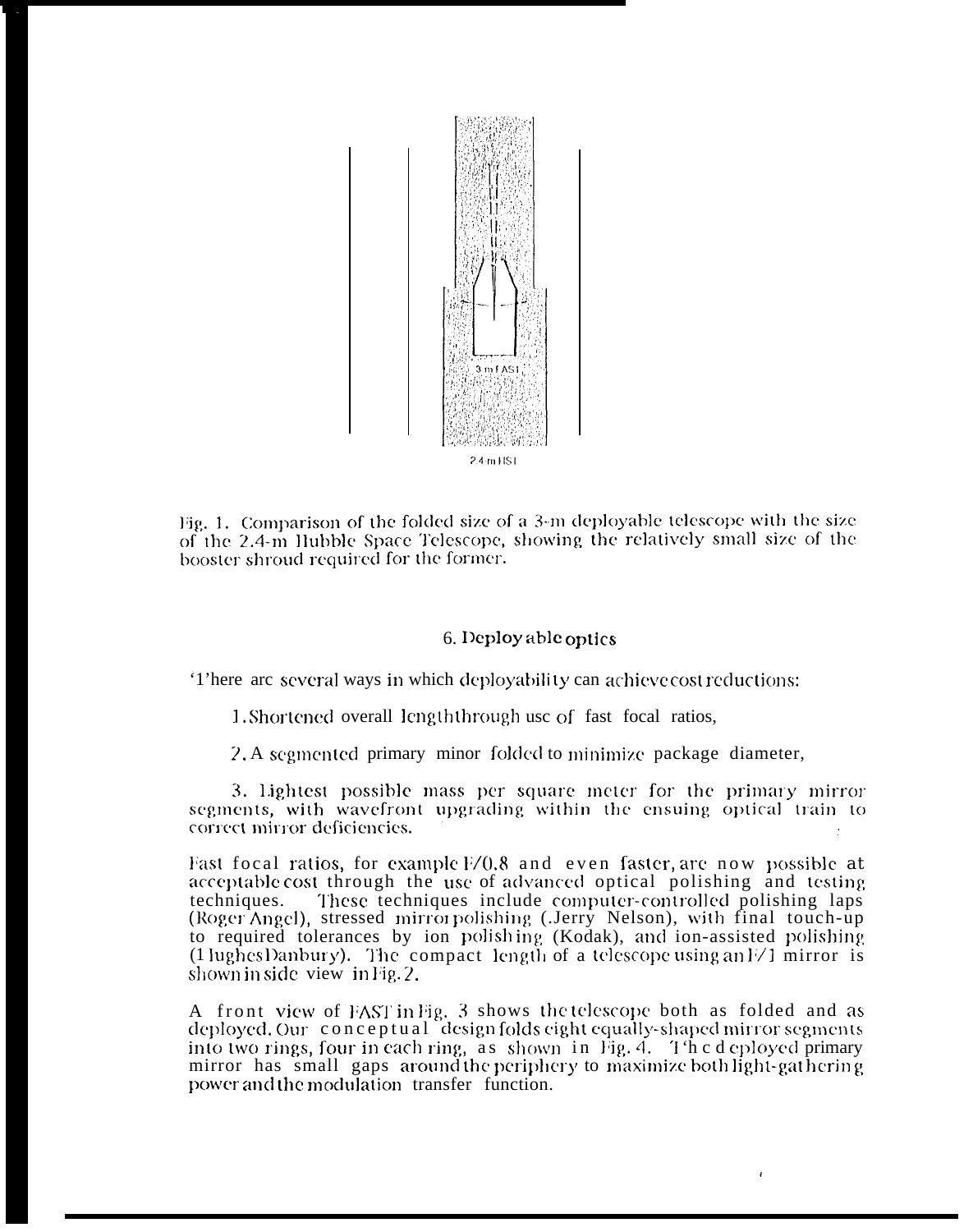

 $\sim$   $\sim$ 

Fig. 3. Front view of a Folded Astronomical Space Telescope  $\rm configuration$  having an eight-segment primary mirror.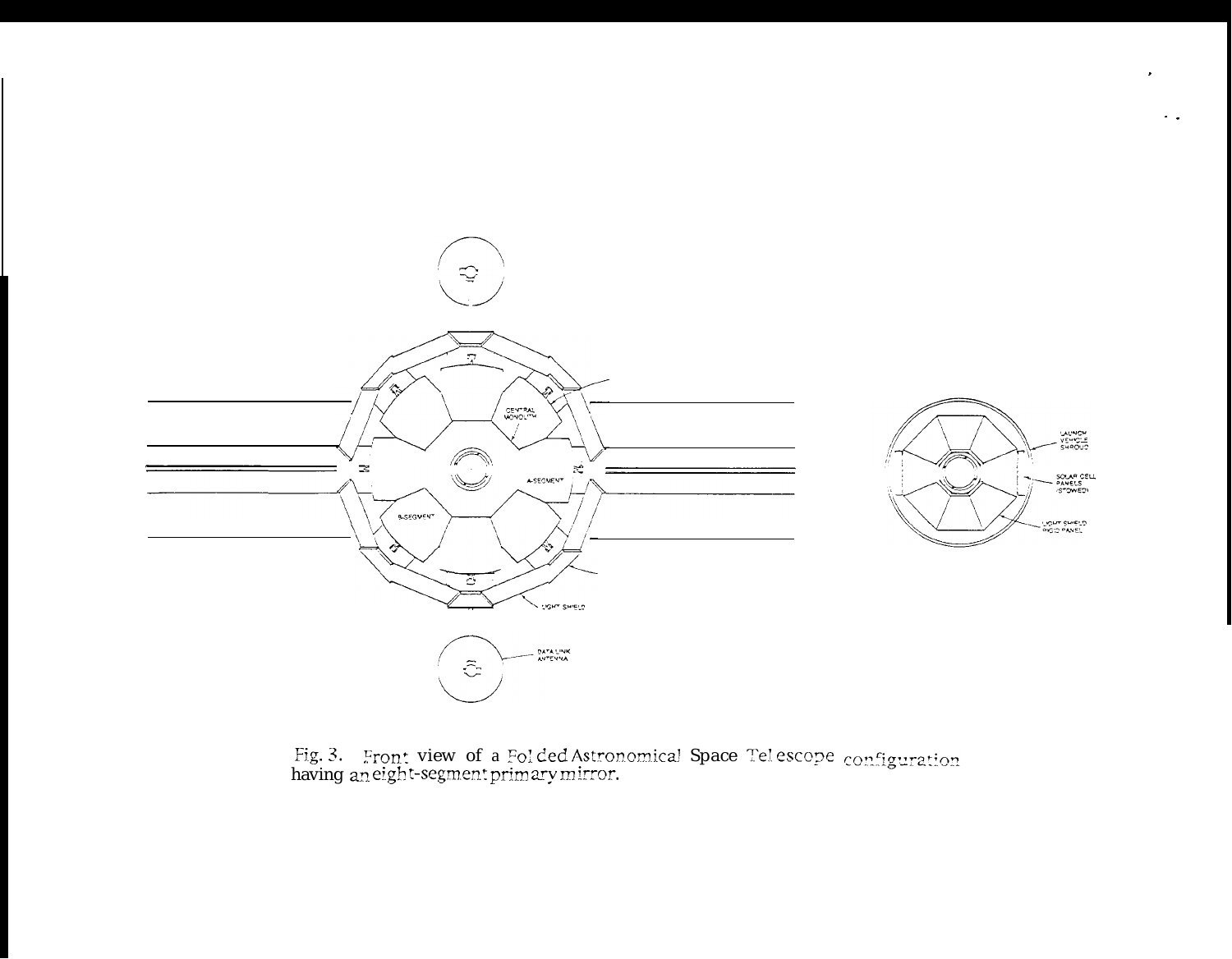

Fig. 2. Side view of a two-mirror Folded Astronomical Space Telescope configuration showing the means for deploying both the primary mirror and the light shield.

 $\tilde{Z}^{(1)}$ 

 $\bar{1}$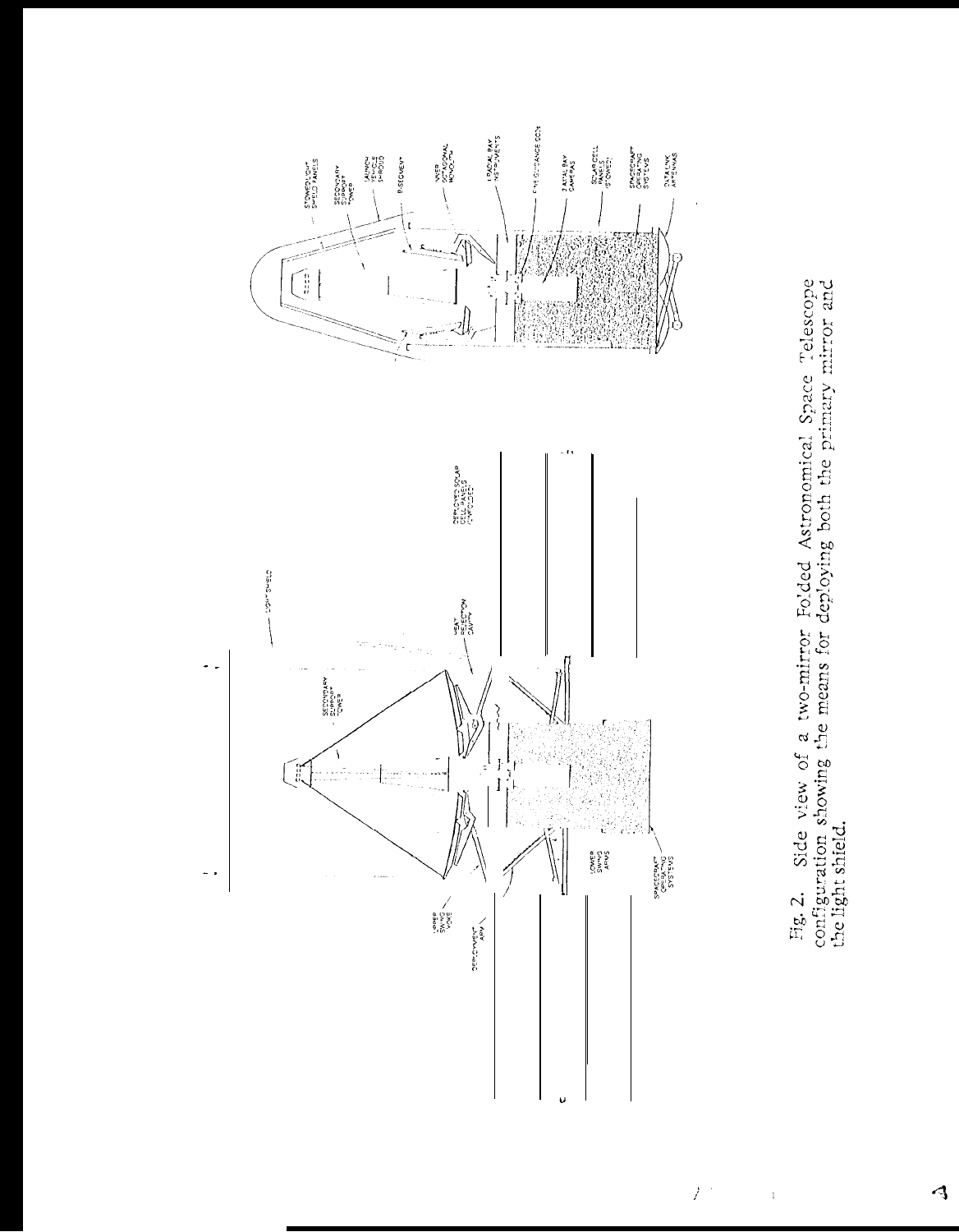

Fig. 4. Front view of the stowed configuration for eight mirror segments, arranged in two rings.



Fig. S. A possible two-stage optical variant of a Folded Astronomical Space Telescope where wavefront upgrading is done at the small off-axis quaternary mirror.